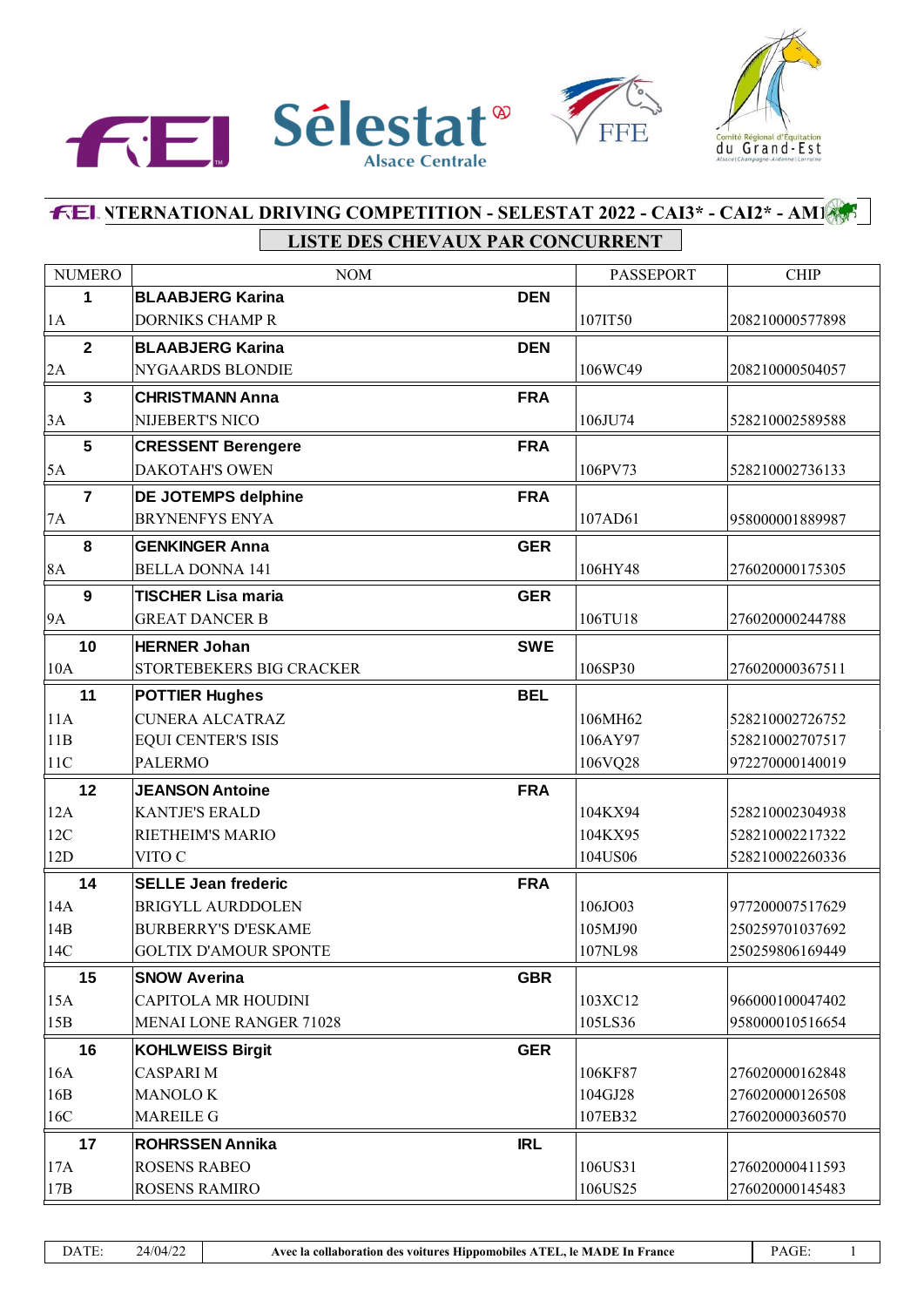



# **INTERNATIONAL DRIVING COMPETITION - SELESTAT 2022 - CAI3\* - CAI2\* - AM1 LISTE DES CHEVAUX PAR CONCURRENT**

| 18<br><b>LUX</b><br><b>LAPLUME Claudine</b><br>18A<br>LAKEWAY'S DANCING FLAME<br>104VJ44<br>528210002381452<br>18B<br>276020000047515<br><b>MONCHERIE</b><br>105XU18<br>18C<br>528210002382341<br>VALENTINE V.D. PRINSENHOF<br>104VJ55<br>19<br><b>FRA</b><br><b>CORNIQUET Xavier</b><br>19A<br><b>FOXFIRE ROBBIE</b><br>106SF59<br>372100400047863<br>19 <sub>B</sub><br><b>OC'S BRUNO</b><br>106SF62<br>528210004111685<br>19C<br>528210004731439<br><b>ODWYN MADOGDDEWR</b><br>107IL01<br>19 <sub>D</sub><br>SANDOKAN VAN'T HAMMELHOF<br>106SF60<br>981100004098005<br>19E<br>106SG10<br><b>ZAPP JUNIOR SUNSHINE</b><br>528210002903399<br>20<br><b>FRA</b><br><b>POENTIS Carine</b><br> 20A<br><b>BOUC BEL AIR</b><br>106US03<br>276020000237854<br> 20B<br><b>GROENHOVE'S JACO</b><br>528210002559445<br>105ZU38<br> 20D<br><b>MASTRO'S NICK</b><br>106US11<br>276020000082554 |                |
|-------------------------------------------------------------------------------------------------------------------------------------------------------------------------------------------------------------------------------------------------------------------------------------------------------------------------------------------------------------------------------------------------------------------------------------------------------------------------------------------------------------------------------------------------------------------------------------------------------------------------------------------------------------------------------------------------------------------------------------------------------------------------------------------------------------------------------------------------------------------------------------|----------------|
|                                                                                                                                                                                                                                                                                                                                                                                                                                                                                                                                                                                                                                                                                                                                                                                                                                                                                     |                |
|                                                                                                                                                                                                                                                                                                                                                                                                                                                                                                                                                                                                                                                                                                                                                                                                                                                                                     |                |
|                                                                                                                                                                                                                                                                                                                                                                                                                                                                                                                                                                                                                                                                                                                                                                                                                                                                                     |                |
|                                                                                                                                                                                                                                                                                                                                                                                                                                                                                                                                                                                                                                                                                                                                                                                                                                                                                     |                |
|                                                                                                                                                                                                                                                                                                                                                                                                                                                                                                                                                                                                                                                                                                                                                                                                                                                                                     |                |
|                                                                                                                                                                                                                                                                                                                                                                                                                                                                                                                                                                                                                                                                                                                                                                                                                                                                                     |                |
|                                                                                                                                                                                                                                                                                                                                                                                                                                                                                                                                                                                                                                                                                                                                                                                                                                                                                     |                |
|                                                                                                                                                                                                                                                                                                                                                                                                                                                                                                                                                                                                                                                                                                                                                                                                                                                                                     |                |
|                                                                                                                                                                                                                                                                                                                                                                                                                                                                                                                                                                                                                                                                                                                                                                                                                                                                                     |                |
|                                                                                                                                                                                                                                                                                                                                                                                                                                                                                                                                                                                                                                                                                                                                                                                                                                                                                     |                |
|                                                                                                                                                                                                                                                                                                                                                                                                                                                                                                                                                                                                                                                                                                                                                                                                                                                                                     |                |
|                                                                                                                                                                                                                                                                                                                                                                                                                                                                                                                                                                                                                                                                                                                                                                                                                                                                                     |                |
|                                                                                                                                                                                                                                                                                                                                                                                                                                                                                                                                                                                                                                                                                                                                                                                                                                                                                     |                |
|                                                                                                                                                                                                                                                                                                                                                                                                                                                                                                                                                                                                                                                                                                                                                                                                                                                                                     |                |
| 20E<br><b>VLAGBERG'S BOWDEN</b><br>106UU33<br>528210002847870                                                                                                                                                                                                                                                                                                                                                                                                                                                                                                                                                                                                                                                                                                                                                                                                                       |                |
| 21<br><b>BÖSCH Alexander</b><br><b>AUT</b>                                                                                                                                                                                                                                                                                                                                                                                                                                                                                                                                                                                                                                                                                                                                                                                                                                          |                |
| 21A<br>106EJ71<br>FINESSE 374<br>276020000278055                                                                                                                                                                                                                                                                                                                                                                                                                                                                                                                                                                                                                                                                                                                                                                                                                                    |                |
| 22<br><b>BÖSCH Alexander</b><br><b>AUT</b>                                                                                                                                                                                                                                                                                                                                                                                                                                                                                                                                                                                                                                                                                                                                                                                                                                          |                |
| 22A<br>104TY66<br>040097809151686<br><b>BAMBUCCA</b>                                                                                                                                                                                                                                                                                                                                                                                                                                                                                                                                                                                                                                                                                                                                                                                                                                |                |
| 23<br><b>BEL</b><br><b>CLAEYS Pieter</b>                                                                                                                                                                                                                                                                                                                                                                                                                                                                                                                                                                                                                                                                                                                                                                                                                                            |                |
| 23A<br>107RH09<br><b>LEONORA BV</b><br>528210002706923                                                                                                                                                                                                                                                                                                                                                                                                                                                                                                                                                                                                                                                                                                                                                                                                                              |                |
| <b>BEL</b><br>24<br><b>LEJEUNE Etienne</b>                                                                                                                                                                                                                                                                                                                                                                                                                                                                                                                                                                                                                                                                                                                                                                                                                                          |                |
| 24A<br>MAY BE SPECIAL V'T WINKELVELD<br>107FN10<br>967000009320544                                                                                                                                                                                                                                                                                                                                                                                                                                                                                                                                                                                                                                                                                                                                                                                                                  |                |
| 25<br><b>BEL</b><br><b>MEUWIS Jonathan</b>                                                                                                                                                                                                                                                                                                                                                                                                                                                                                                                                                                                                                                                                                                                                                                                                                                          |                |
| 25B <br><b>HAPPY DES CERISIERS</b><br>105PK39<br>756095200141895                                                                                                                                                                                                                                                                                                                                                                                                                                                                                                                                                                                                                                                                                                                                                                                                                    |                |
| 26<br><b>BEL</b><br><b>PHILIPPOT Laure</b>                                                                                                                                                                                                                                                                                                                                                                                                                                                                                                                                                                                                                                                                                                                                                                                                                                          |                |
| 26A<br>105GO58<br><b>GALEN V</b><br>972270000306628                                                                                                                                                                                                                                                                                                                                                                                                                                                                                                                                                                                                                                                                                                                                                                                                                                 |                |
| 27<br><b>PHILIPPOT Laure</b><br><b>BEL</b>                                                                                                                                                                                                                                                                                                                                                                                                                                                                                                                                                                                                                                                                                                                                                                                                                                          |                |
| 27A <br>107FQ53<br>QC DREAM TIME BROZIE<br>276020000026793                                                                                                                                                                                                                                                                                                                                                                                                                                                                                                                                                                                                                                                                                                                                                                                                                          |                |
| 28<br><b>BEL</b><br><b>RENIER Sylvie</b>                                                                                                                                                                                                                                                                                                                                                                                                                                                                                                                                                                                                                                                                                                                                                                                                                                            |                |
| <b>HARALD</b><br> 28A<br>107FU87<br>528210002724494                                                                                                                                                                                                                                                                                                                                                                                                                                                                                                                                                                                                                                                                                                                                                                                                                                 |                |
| 31<br><b>CAN</b><br><b>HOUTAPPELS-BRUDER Kelly</b>                                                                                                                                                                                                                                                                                                                                                                                                                                                                                                                                                                                                                                                                                                                                                                                                                                  |                |
| 31A<br><b>FLIP</b><br>105FS70<br>276098102504522                                                                                                                                                                                                                                                                                                                                                                                                                                                                                                                                                                                                                                                                                                                                                                                                                                    |                |
| 32<br><b>AILLAUD Magalie</b><br><b>FRA</b>                                                                                                                                                                                                                                                                                                                                                                                                                                                                                                                                                                                                                                                                                                                                                                                                                                          |                |
| 32A<br><b>IMPERIO</b><br>107RS36<br>977200008295918                                                                                                                                                                                                                                                                                                                                                                                                                                                                                                                                                                                                                                                                                                                                                                                                                                 |                |
| 33<br><b>FRA</b><br><b>DESCHAMPS Clement</b>                                                                                                                                                                                                                                                                                                                                                                                                                                                                                                                                                                                                                                                                                                                                                                                                                                        |                |
| 33A<br><b>BRUME DE CHABLIS</b><br>250258500037521<br>106LX55                                                                                                                                                                                                                                                                                                                                                                                                                                                                                                                                                                                                                                                                                                                                                                                                                        |                |
| 34<br><b>GARCIA Didier</b><br><b>FRA</b>                                                                                                                                                                                                                                                                                                                                                                                                                                                                                                                                                                                                                                                                                                                                                                                                                                            |                |
| 34A<br><b>GUILLAUME SWING</b><br>105FS81<br>528210002569172                                                                                                                                                                                                                                                                                                                                                                                                                                                                                                                                                                                                                                                                                                                                                                                                                         |                |
| DATE:<br>24/04/22<br>PAGE:<br>Avec la collaboration des voitures Hippomobiles ATEL, le MADE In France                                                                                                                                                                                                                                                                                                                                                                                                                                                                                                                                                                                                                                                                                                                                                                               | $\overline{2}$ |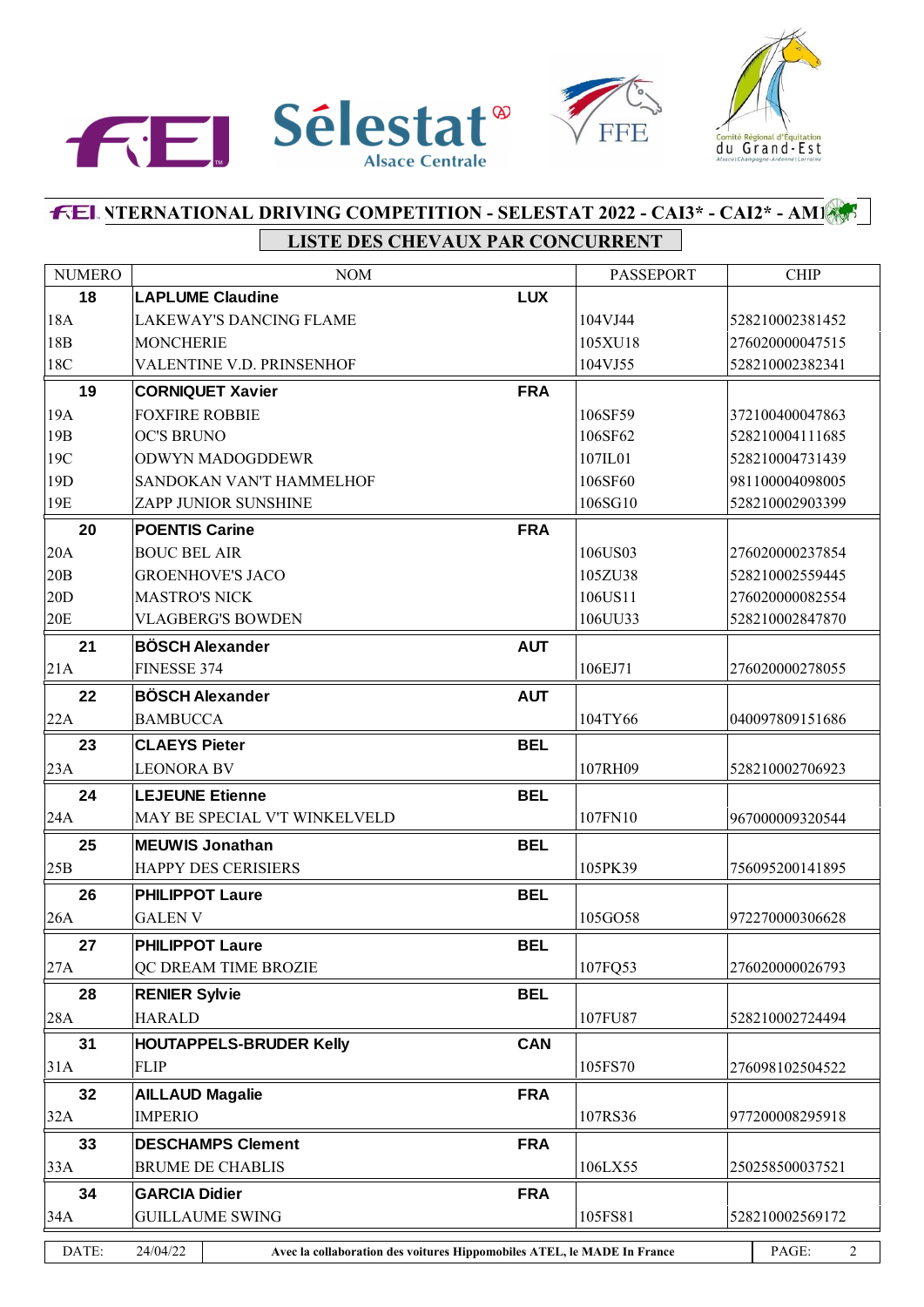



# **INTERNATIONAL DRIVING COMPETITION - SELESTAT 2022 - CAI3\* - CAI2\* - AM1 LISTE DES CHEVAUX PAR CONCURRENT**

| <b>NUMERO</b>   | <b>NOM</b>                                                                          |            | PASSEPORT | <b>CHIP</b>           |
|-----------------|-------------------------------------------------------------------------------------|------------|-----------|-----------------------|
| 35              | <b>LEFORT Claire</b>                                                                | <b>FRA</b> |           |                       |
| 35A             | DARWIN DE FELINE                                                                    |            | 107EO84   | 250259806086521       |
| 36              | <b>LEFORT Claire</b>                                                                | <b>FRA</b> |           |                       |
| 36A             | <b>EDUWARD</b>                                                                      |            | 104WM86   | 528210002246631       |
| 37              | <b>MEYSON Stephane</b>                                                              | <b>FRA</b> |           |                       |
| 37A             | <b>VOLKER</b>                                                                       |            | 106KH42   | 276020000240515       |
| 38              | <b>OLIVE Jean michel</b>                                                            | <b>FRA</b> |           |                       |
| 38A             | ALEJA DE MESENGUY                                                                   |            | 106SO03   | 250259805737102       |
| 39              | <b>VERNAY Benoit</b>                                                                | <b>FRA</b> |           |                       |
| 39B             | <b>CLINT</b>                                                                        |            | 106YA55   | 250258720008648       |
| 41              | <b>MCGILL Lucy</b>                                                                  | <b>GBR</b> |           |                       |
| 41A             | <b>CASANOVA II</b>                                                                  |            | 104FW69   | 528210000894940       |
| 44              | <b>UNZEITIG Anne</b>                                                                | <b>GER</b> |           |                       |
| 44A             | DE NIRO 29                                                                          |            | 104GT84   | 276097202404394       |
| 45              | <b>SCHILTZ Franz</b>                                                                | <b>LUX</b> |           |                       |
| 45A             | <b>SAN REMO ROYAL</b>                                                               |            | 105QO15   | 276020000210477       |
| 46              | <b>SCHILTZ Marie</b>                                                                | <b>LUX</b> |           |                       |
| 46A             | <b>FRODO</b>                                                                        |            | 104QW21   | 981100004014913       |
| 47              | <b>THIBAUT-MCCAW Maureen</b>                                                        | <b>LUX</b> |           |                       |
| 47A             | V LUCAR                                                                             |            | 104JO00   | 985120023515902       |
| 49              | <b>BÖSCH Stefan</b>                                                                 | <b>AUT</b> |           |                       |
| 49A             | <b>DADDY'S SUNSHINE 2</b>                                                           |            | 105EJ40   | 040098100248192       |
| 49B             | <b>FERO 31</b>                                                                      |            | 106LN77   | 276020000163859       |
| 49C             | <b>FREESTYLE 3</b>                                                                  |            | 105OH03   | 972270000350476       |
| 50              | <b>DELMAS Diane</b>                                                                 | <b>FRA</b> |           |                       |
| 50A             | <b>CELLAKERNA IFCE</b>                                                              |            | 103TZ21   | 528210000812493       |
| 50 <sub>B</sub> | <b>CURIANTHA IFCE</b>                                                               |            | 103YU39   | 528210002058048       |
| 50C             | <b>FUTURE KISS</b>                                                                  |            | 107QS49   | 250259600415721       |
| 51              | <b>KENCK Patricia</b>                                                               | <b>FRA</b> |           |                       |
| 51A             | HUXLEY                                                                              |            | 106KA72   | 250259806015389       |
| 51B             | <b>NARCYZ</b>                                                                       |            | 106KA71   | 250259806015708       |
| 52              | <b>VOGEL Francois</b>                                                               | <b>FRA</b> |           |                       |
| 52A             | NERUDA DE JAU                                                                       |            | 103LQ83   | 250259600249004       |
| 52B             | <b>NESS DE NOAILLY</b>                                                              |            | 103LR54   | 250259600404291       |
| 52C             | PAUSANIAS DE LA COMBE                                                               |            | 103LQ85   | 250259600256070       |
| 53              | <b>MALGET Claude</b>                                                                | <b>LUX</b> |           |                       |
| 33A             | <b>CAMEE MCL</b>                                                                    |            | 107RS07   | 972270000302044       |
| 53B             | <b>CUNEO</b>                                                                        |            | 105QB90   | 972270000359867       |
| 53C             | <b>DUKAT</b>                                                                        |            | 106AZ03   | 616098200083287       |
| DATE:           | 24/04/22<br>Avec la collaboration des voitures Hippomobiles ATEL, le MADE In France |            |           | PAGE:<br>$\mathbf{3}$ |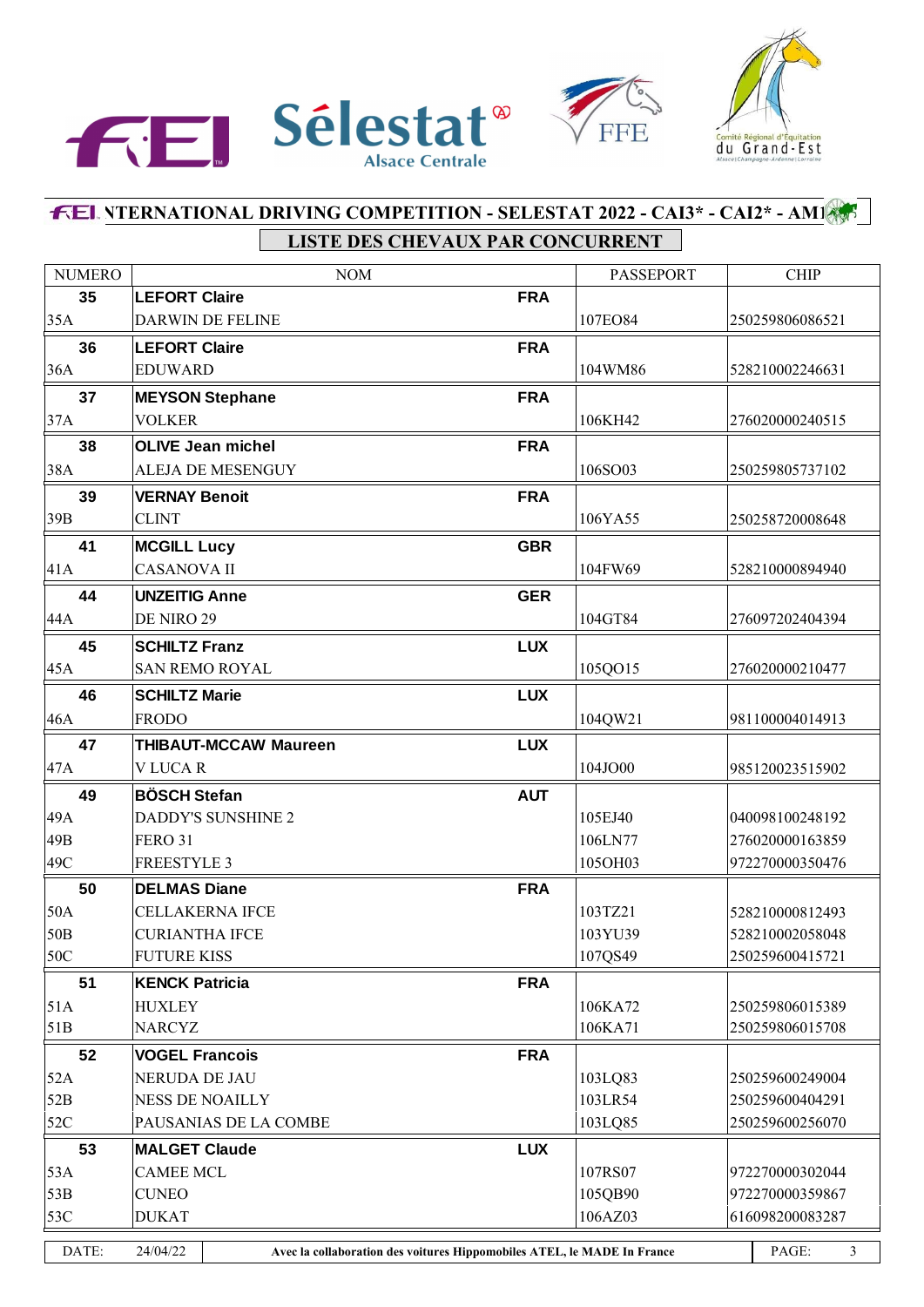



# **FEL NTERNATIONAL DRIVING COMPETITION - SELESTAT 2022 - CAI3\* - CAI2\* - AMI LISTE DES CHEVAUX PAR CONCURRENT**

| <b>NUMERO</b> | <b>NOM</b>                                                                          |            | <b>PASSEPORT</b> | <b>CHIP</b>             |
|---------------|-------------------------------------------------------------------------------------|------------|------------------|-------------------------|
| 54            | <b>BUCK Robert</b>                                                                  | <b>GBR</b> |                  |                         |
| 54A           | <b>THORNEYSIDE EMPORER</b>                                                          |            | GBR40076         | 900032000201435         |
| 55            | <b>SCOTT Lucy</b>                                                                   | <b>GBR</b> |                  |                         |
| 55A           | TRICKLEBANK MAESTRO                                                                 |            | 106RZ39          | 977200008379142         |
| 56            | <b>TOUBLANC Mathieu</b>                                                             | <b>FRA</b> |                  |                         |
| 56A           | <b>ABSOLU DE CHATILLON</b>                                                          |            | 107FK62          | 250259701035210         |
| 56B           | <b>BAGATELE DE CHATILLON</b>                                                        |            | 106VW00          | 250259805434478         |
| 56C           | <b>BYZANCE DE CHATILLON</b>                                                         |            | 106VX14          | 250259805442366         |
| 57            | <b>LENORMAND Eric</b>                                                               | <b>FRA</b> |                  |                         |
| 57A           | <b>INCITATO III 122</b>                                                             |            | 107NW50          | 642019820672803         |
| 57B           | MAESTOSO XLVII 5 15                                                                 |            | 107HB03          | 642019820672935         |
| 57C           | NEAPOLITANO XXIX-137                                                                |            | 106KR31          | 642019820672422         |
| 57E           | CONVERSANO STRANA IX                                                                |            | 107OA56          | 705230000015899         |
| 58            | <b>OLIVE Jean michel</b>                                                            | <b>FRA</b> |                  |                         |
| 58A           | <b>HABIKA BALA</b>                                                                  |            | 106XE50          | 528210002806041         |
| 59            | <b>VERNAY Benoit</b>                                                                | <b>FRA</b> |                  |                         |
| 59A           | <b>CHAN DU BOIS ROND</b>                                                            |            | 105PO63          | 250258720008624         |
| 60            | <b>FELGUEIRAS Romane</b>                                                            | <b>FRA</b> |                  |                         |
| 60A           | ATOS DU CARBONEL                                                                    |            | 106VT32          | 250259701013600         |
| 61            | <b>LENNE Louise</b>                                                                 | <b>FRA</b> |                  |                         |
| 61A           | VITA NOVA'S ASHLEIGH CHANEL                                                         |            | 107EB77          | 528246002131287         |
| 62            | <b>LENORMAND Valentine</b>                                                          | <b>FRA</b> |                  |                         |
| 62A           | <b>UDERZO DES TEMPLIERS</b>                                                         |            | 106BW50          | 250259803610575         |
| 63            | <b>TISCHER Lisa maria</b>                                                           | <b>GER</b> |                  |                         |
| 63A           | <b>NEW YORK</b>                                                                     |            | 107BI52          | 276096100344347         |
| 64            | <b>HENSEL Lena</b>                                                                  | <b>GER</b> |                  |                         |
| 64A           | <b>BONNI</b>                                                                        |            | 107JI09          | 276020000360794         |
| 64B           | NIKKI                                                                               |            | 107JI11          | 276020000360793         |
| 64C           | VAN ROYC'S SERGEANT PEPPER                                                          |            | 107JI01          | 276020000110171         |
| 65            | <b>REINHARDT Leon zacharias</b>                                                     | <b>GER</b> |                  |                         |
| 65A           | BÜNTEEICHEN-MAMBO                                                                   |            | GER46333         |                         |
| 65B           | <b>TOM 346</b>                                                                      |            | 103VM71          | 276020000224107         |
| 65C           | <b>TURNINA'S RIANO</b>                                                              |            | 107EE24          | 276020000120000         |
| 66            | <b>RISCH Valentin</b>                                                               | <b>FRA</b> |                  |                         |
| 66A           | <b>VALENTINO</b>                                                                    |            | 105CL24          | 250259804730727         |
| 67            | <b>SCHUBERT Ciara</b>                                                               | <b>GER</b> |                  |                         |
| 67A           | <b>LASSILA</b>                                                                      |            | 107FN67          | 276020000124126         |
| 68            | <b>SCHUBERT Ciara</b>                                                               | <b>GER</b> |                  |                         |
| 68A           | <b>ENERGY 19</b>                                                                    |            | 107FT66          | 276020000812782         |
| DATE:         | 24/04/22<br>Avec la collaboration des voitures Hippomobiles ATEL, le MADE In France |            |                  | PAGE:<br>$\overline{4}$ |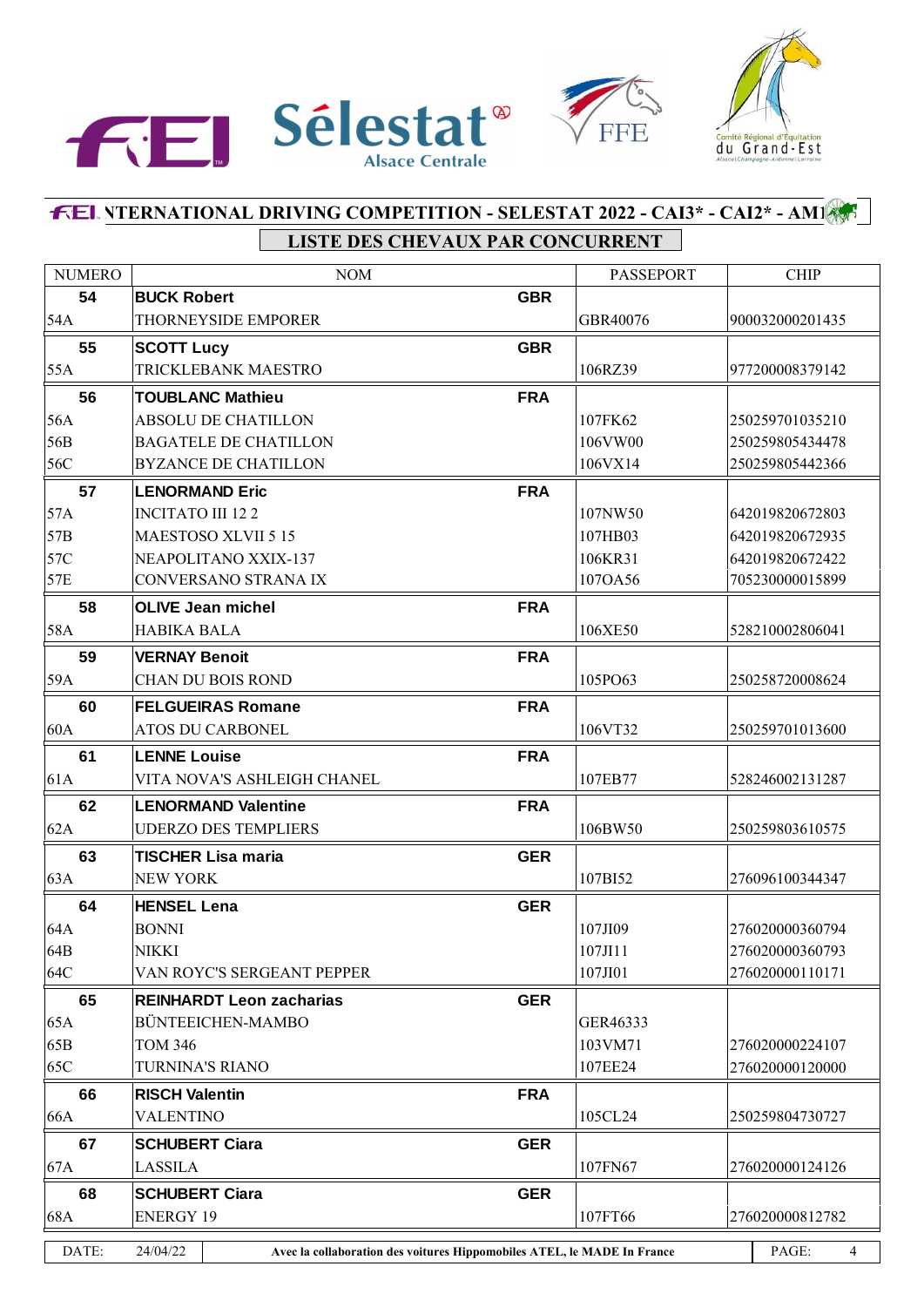



# **FEL NTERNATIONAL DRIVING COMPETITION - SELESTAT 2022 - CAI3\* - CAI2\* - AMI** LISTE DES CHEVAUX PAR CONCURRENT

| <b>NUMERO</b>   | <b>NOM</b>                   |            | <b>PASSEPORT</b> | <b>CHIP</b>     |
|-----------------|------------------------------|------------|------------------|-----------------|
| 69              | <b>UNZEITIG Anne</b>         | <b>GER</b> |                  |                 |
| 69A             | <b>ROSEMAN 3</b>             |            | 107RT48          | 276020000363683 |
| 70              | <b>SCHMID Sophia</b>         | <b>AUT</b> |                  |                 |
| 70A             | FLEX <sub>2</sub>            |            | 105FF52          | 528210002435839 |
| 71              | <b>FASSEL Perlane</b>        | <b>FRA</b> |                  |                 |
| 71A             | <b>ELITE D'IDEALE</b>        |            | 106JX85          | 250258709006026 |
| 72              | <b>JUNG Julia</b>            | <b>FRA</b> |                  |                 |
| 72A             | <b>TURNINA'S BUSTER</b>      |            | 103IR42          | 528210000963771 |
| 73              | <b>LENORMAND Kilian</b>      | <b>FRA</b> |                  |                 |
| 73B             | <b>CHOUCHENN DE DIEGE</b>    |            | 107CU07          | 250259806036265 |
| 74              | <b>AMEND Pauline</b>         | <b>GER</b> |                  |                 |
| 74A             | <b>CLAIRE</b>                |            | 107DX05          | 276020000014838 |
| 75              | <b>HÜSGES Laura</b>          | <b>GER</b> |                  |                 |
| 75A             | TITUS 195                    |            | 105IR11          | 276020000501029 |
| 77              | <b>SCHLEICHER Pia</b>        | <b>GER</b> |                  |                 |
| 77A             | <b>TRALLALA2</b>             |            | 106VJ89          | 276020000655402 |
| 78              | <b>STOLZENBERGER Philipp</b> | <b>GER</b> |                  |                 |
| 78A             | <b>GALILEO 153</b>           |            | 106UA13          | 276020000209787 |
| 79              | <b>ROHRSSEN Kris</b>         | <b>IRL</b> |                  |                 |
| 79A             | <b>CHECKMATE</b>             |            | 106US84          | 372141420527587 |
| 80              | <b>ANDREW Max</b>            | <b>GER</b> |                  |                 |
| <b>80A</b>      | LEYBUCHT LANCELOT            |            | 106TT53          | 276020000163251 |
| 80 <sub>B</sub> | <b>LEYBUCHTS PIERRE</b>      |            | 106TT42          | 276020000045932 |
| 80C             | POLHAAR SECRET SERYDDWR      |            | 106TT60          | 528210004354303 |
| 81              | <b>REINHARDT Malte</b>       | <b>GER</b> |                  |                 |
| 81A             | <b>SASKIA III</b>            |            | 107FQ32          | 528210002876168 |
| 81B             | <b>SURPRISE</b>              |            | 107FQ33          | 528210002791704 |
| 82              | <b>AILLAUD Nuno</b>          | <b>FRA</b> |                  |                 |
| 82A             | <b>KANTJE'S ZILTON</b>       |            | <b>BEL41835</b>  | 528210000416751 |
| 83              | <b>LEGRET Bouly marine</b>   | <b>FRA</b> |                  |                 |
| 83A             | UNA DU BOSQUE                |            | 107HC72          | 250259500042254 |
| 84              | <b>BANNERT Audrey</b>        | <b>GER</b> |                  |                 |
| 84A             | <b>VASCO</b>                 |            | 107FP08          | 276020000809120 |
| 85              | <b>CASTELLI Bice</b>         | <b>ITA</b> |                  |                 |
| 85A             | VALENZO DE CHANDIEU          |            | 107JC40          | 250259700398410 |
| 86              | <b>GÄNSHIRT Fabian</b>       | <b>GER</b> |                  |                 |
| 86A             | FREDDIE MERCURY T            |            | 107SA48          | 276020000807266 |

PAGE:

 $\overline{5}$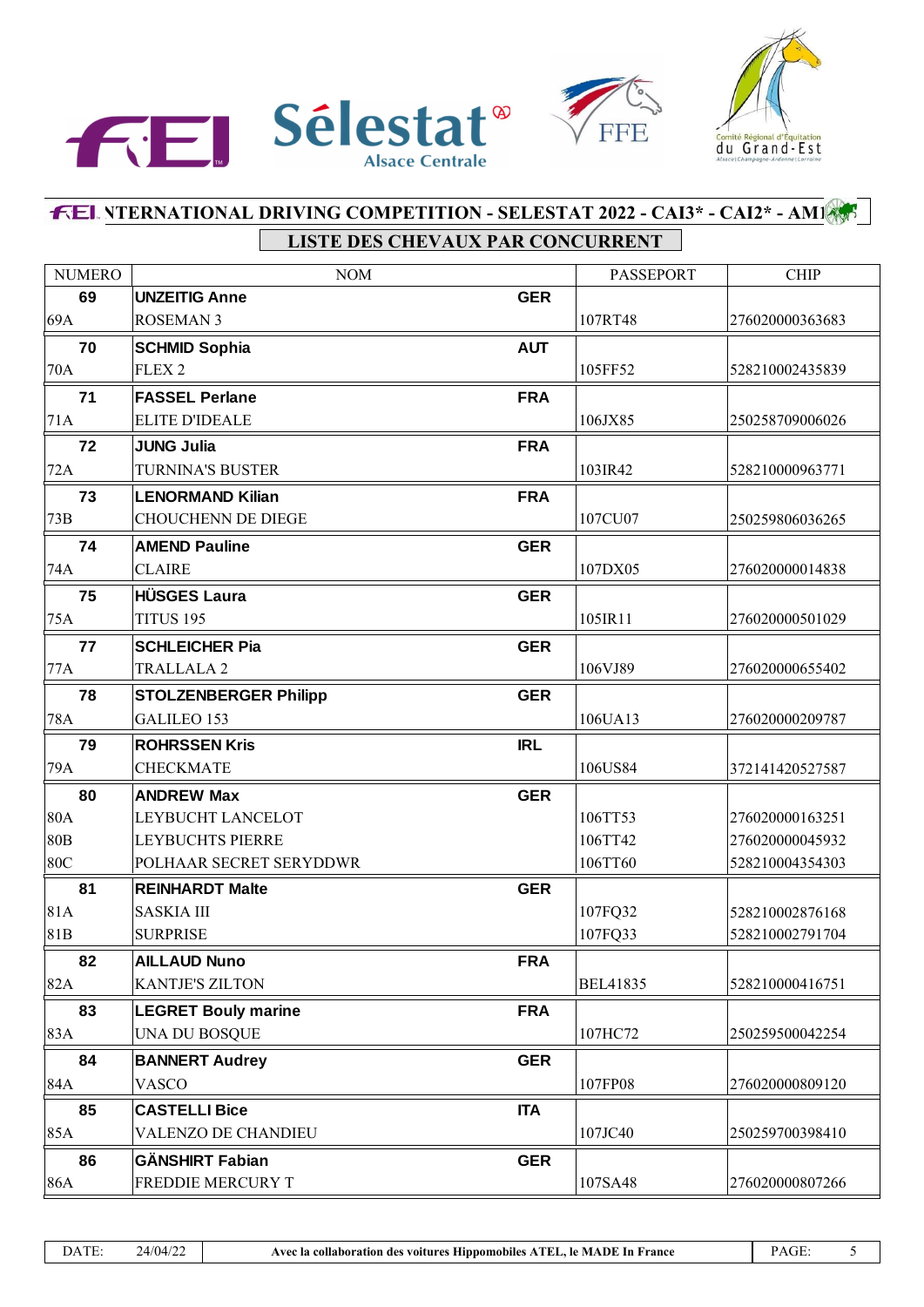



# **INTERNATIONAL DRIVING COMPETITION - SELESTAT 2022 - CAI3\* - CAI2\* - AM1 LISTE DES CHEVAUX PAR CONCURRENT**

| <b>NUMERO</b> | <b>NOM</b>                    |            | <b>PASSEPORT</b> | <b>CHIP</b>     |
|---------------|-------------------------------|------------|------------------|-----------------|
| 87            | <b>SCHLEICHER Kai Maria</b>   | <b>GER</b> |                  |                 |
| 87A           | CHIP CHAP COCONUT             |            | 104QN51          | 276020000437983 |
| 88            | <b>ASSAILLY Celia</b>         | <b>FRA</b> |                  |                 |
| 88A           | <b>CAMBIO</b>                 |            | 106UP60          | 250258500076611 |
| 89            | <b>NOTTRET Anthony</b>        | <b>FRA</b> |                  |                 |
| 89A           | <b>CYRANO DU BEC</b>          |            | 106TY19          | 250258500067698 |
| 90            | <b>NOTTRET Herve</b>          | <b>FRA</b> |                  |                 |
| 90A           | <b>KILKENNY MOUNT</b>         |            | 103GV30          | 981100000689385 |
| 91            | <b>HERTKORN-KIEFER Katrin</b> | <b>GER</b> |                  |                 |
| 91A           | DESPERADO 239                 |            | 103LU03          | 276020000267623 |
| 92            | <b>KIEFER Edwin</b>           | <b>GER</b> |                  |                 |
| 92A           | <b>DREAM COLOUR</b>           |            | 107DF18          | 276020000310397 |
| 101           | <b>JACOB Justine</b>          | <b>FRA</b> |                  |                 |
| 101A          | RED DRAGON V NIEUWOVERHOR     |            | 46179691H        | 528210002673787 |
| 102           | <b>CAPELLE Arthur</b>         | <b>FRA</b> |                  |                 |
| 102A          | <b>CRICCIETH KENELM</b>       |            | 46186850B        | 528210004080382 |
| 102B          | KIELSHOOP BODO OF ROSE        |            | 60045363A        | 528210004254379 |
| 103           | <b>EGELE Guillaume</b>        | <b>FRA</b> |                  |                 |
| 103A          | <b>REDWOOD FIGHTER</b>        |            | 60058147E        | 250259806135132 |
| 103B          | REDWOOD FIREBLADE             |            | 46192125S        | 250259806134419 |
| 104           | <b>BENET Barbara</b>          | <b>FRA</b> |                  |                 |
| 104A          | <b>DARCOS DES PERRIERES</b>   |            | 13382421P        | 250259806052962 |
| 105           | <b>BITARD Michel</b>          | <b>FRA</b> |                  |                 |
| 105B          | SHEITAN DU CHENE Z            |            | 09252215T        | 250259700337967 |
| 106           | <b>FRACHON Florence</b>       | <b>FRA</b> |                  |                 |
| 106A          | <b>EXTRA DE POPEY</b>         |            | 14514036Y        | 250259600517613 |
| 107           | <b>LENNE David</b>            | <b>FRA</b> |                  |                 |
| 107A          | <b>ARTISTE</b>                |            | 46172984Y        | 756098100583154 |
| 108           | <b>LINSTER Cloe</b>           | <b>FRA</b> |                  |                 |
| 108A          | <b>JORIS</b>                  |            | 46186266L        | 528210004096538 |
| 109           | <b>UYTTERHAEGEN Dominique</b> | <b>FRA</b> |                  |                 |
| 109A          | DON QUICHOTTE                 |            | 46180747K        | 756098500077123 |
| 110           | <b>VANEL Lea</b>              | <b>FRA</b> |                  |                 |
| 110A          | <b>EMPIRE</b>                 |            | 60033551P        | 528210002434855 |
| 111           | DA Silva theo                 | <b>FRA</b> |                  |                 |
| 111A          | <b>ALIOTH S</b>               |            | 46166672J        | 528210000736840 |
| 111B          | <b>JUPITER</b>                |            | 46188542M        | 528210004140467 |
| 111C          | <b>KASPER V</b>               |            | 60054649G        | 528210004268610 |
|               |                               |            |                  |                 |

DATE: 24/04/22 **Avec la collaboration des voitures Hippomobiles ATEL, le MADE In France** PAGE: 6